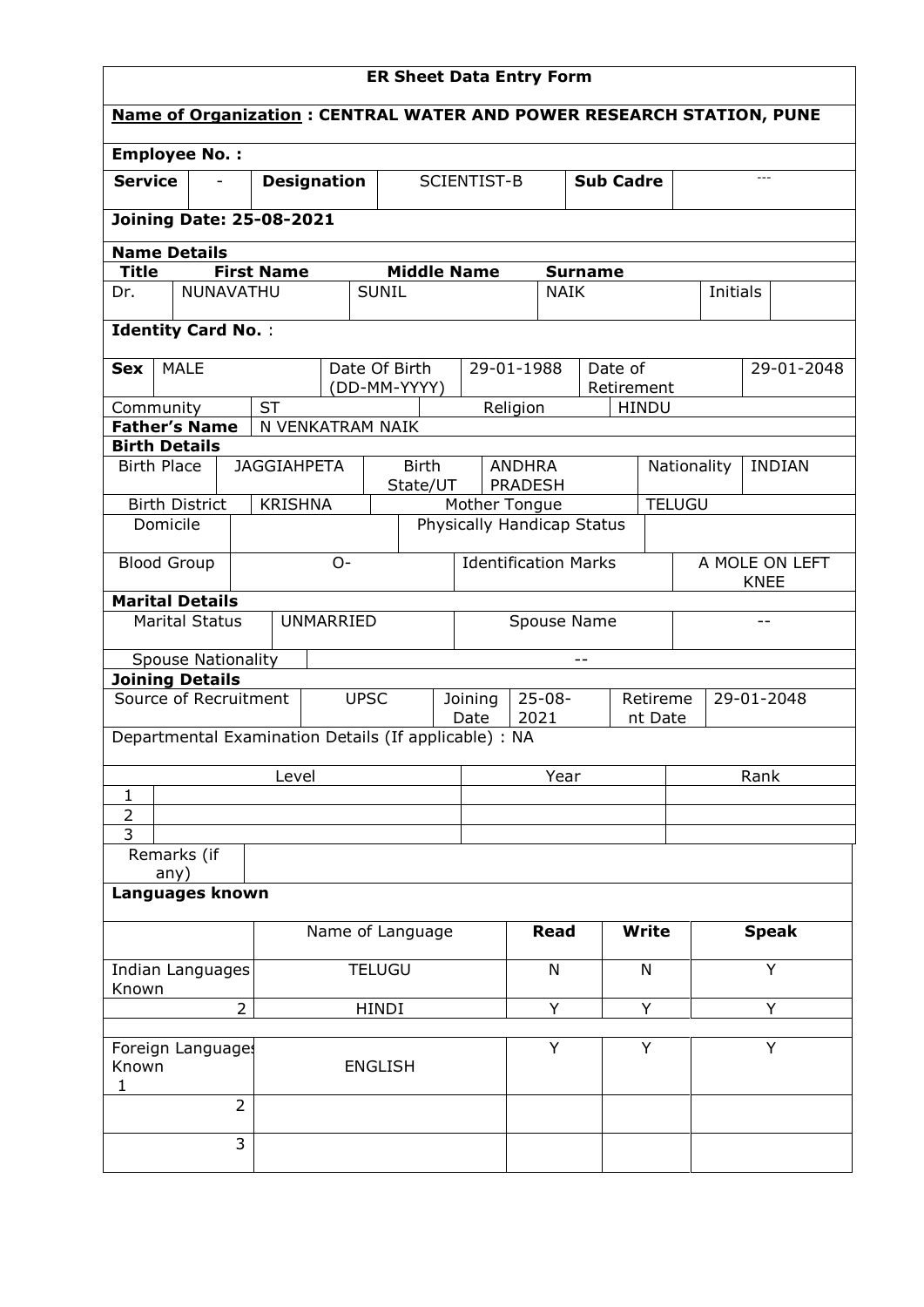## Details of deputation (if applicable) NA

| Name of the Office | Post held at that<br>time in parent office | Name of post<br>(selected for<br>deputation |       | Period of deputation |  |
|--------------------|--------------------------------------------|---------------------------------------------|-------|----------------------|--|
|                    |                                            |                                             | Since | From                 |  |
|                    |                                            |                                             |       |                      |  |

## Details of Foreign Visit: NIL

| SI.<br>No. | Place of Visit | Date of<br>visit | Post held at<br>that time | Whether it<br>is a<br>personal or<br>official visit | Details of visit |
|------------|----------------|------------------|---------------------------|-----------------------------------------------------|------------------|
|            |                |                  |                           |                                                     |                  |

## Transfer/Posting Detail (if applicable) NA

| Place | Period of posting |      |  |  |  |  |  |  |
|-------|-------------------|------|--|--|--|--|--|--|
|       | Since             | From |  |  |  |  |  |  |
|       |                   |      |  |  |  |  |  |  |
|       |                   |      |  |  |  |  |  |  |
|       |                   |      |  |  |  |  |  |  |
|       |                   |      |  |  |  |  |  |  |

| Qualification (Use extra photocopy sheets for multi qualifications, experience, training, awards details) |                           |  |                     |                   |  |                 |                                                                                                                                   |                         |                  |  |  |
|-----------------------------------------------------------------------------------------------------------|---------------------------|--|---------------------|-------------------|--|-----------------|-----------------------------------------------------------------------------------------------------------------------------------|-------------------------|------------------|--|--|
| Qualification                                                                                             |                           |  |                     | Discipline        |  |                 |                                                                                                                                   | Specialization 1        |                  |  |  |
| Ph.D                                                                                                      |                           |  |                     | MECHANICAL        |  |                 |                                                                                                                                   | THERMAL ENGINEERING     |                  |  |  |
| Year                                                                                                      |                           |  | Division            |                   |  | CGPA/ % Marks   |                                                                                                                                   |                         | Specialization 2 |  |  |
| 2017                                                                                                      |                           |  |                     |                   |  |                 |                                                                                                                                   |                         |                  |  |  |
| Institution                                                                                               |                           |  | University          |                   |  | Place           |                                                                                                                                   |                         |                  |  |  |
| UCEK, JNTUK KAKINADA                                                                                      |                           |  |                     | JNTUK, KAKINADA   |  | <b>KAKINADA</b> |                                                                                                                                   |                         | <b>INDIA</b>     |  |  |
| <b>Experience</b>                                                                                         |                           |  |                     |                   |  |                 |                                                                                                                                   |                         |                  |  |  |
|                                                                                                           | Type of Posting           |  |                     |                   |  |                 | Level                                                                                                                             |                         |                  |  |  |
|                                                                                                           | Permanent                 |  |                     |                   |  |                 | Country<br>Level-10<br><b>Present Position</b><br>Scientist-B<br>Department<br><b>CWPRS</b><br>Place<br><b>PUNE</b><br>To<br>From |                         |                  |  |  |
|                                                                                                           | Designation               |  |                     |                   |  |                 |                                                                                                                                   |                         |                  |  |  |
|                                                                                                           | Scientist-B               |  |                     |                   |  |                 |                                                                                                                                   |                         |                  |  |  |
|                                                                                                           | Ministry                  |  |                     |                   |  |                 |                                                                                                                                   |                         |                  |  |  |
|                                                                                                           | <b>MOWR</b>               |  |                     |                   |  |                 |                                                                                                                                   |                         |                  |  |  |
|                                                                                                           | Office                    |  |                     |                   |  |                 |                                                                                                                                   |                         |                  |  |  |
| <b>CWPRS KHADAKWASALA PUNE</b>                                                                            |                           |  |                     |                   |  |                 |                                                                                                                                   |                         |                  |  |  |
|                                                                                                           | <b>Experience Subject</b> |  |                     | Period of Posting |  |                 |                                                                                                                                   |                         |                  |  |  |
| Major                                                                                                     |                           |  |                     | Minor             |  |                 |                                                                                                                                   |                         |                  |  |  |
|                                                                                                           |                           |  |                     | Ξ.                |  |                 |                                                                                                                                   |                         |                  |  |  |
| Note:-Refer the Annexure to fill above Major, Minor Subjects and below given training                     |                           |  |                     |                   |  |                 |                                                                                                                                   |                         |                  |  |  |
| subject(minimum 1 week & above)                                                                           |                           |  |                     |                   |  |                 |                                                                                                                                   |                         |                  |  |  |
| Training                                                                                                  |                           |  |                     |                   |  |                 |                                                                                                                                   |                         |                  |  |  |
| <b>Training Year</b>                                                                                      | <b>Training Name</b>      |  |                     |                   |  |                 |                                                                                                                                   | <b>Training Subject</b> |                  |  |  |
|                                                                                                           |                           |  |                     |                   |  |                 |                                                                                                                                   |                         |                  |  |  |
| Level<br>Institute Name, Place                                                                            |                           |  | Field Visit Country |                   |  |                 | Field Visit Place (within India)                                                                                                  |                         |                  |  |  |
|                                                                                                           |                           |  |                     |                   |  |                 |                                                                                                                                   |                         |                  |  |  |
| Sponsoring Authority                                                                                      |                           |  | Period of Training  |                   |  |                 | Duration                                                                                                                          |                         | Result           |  |  |